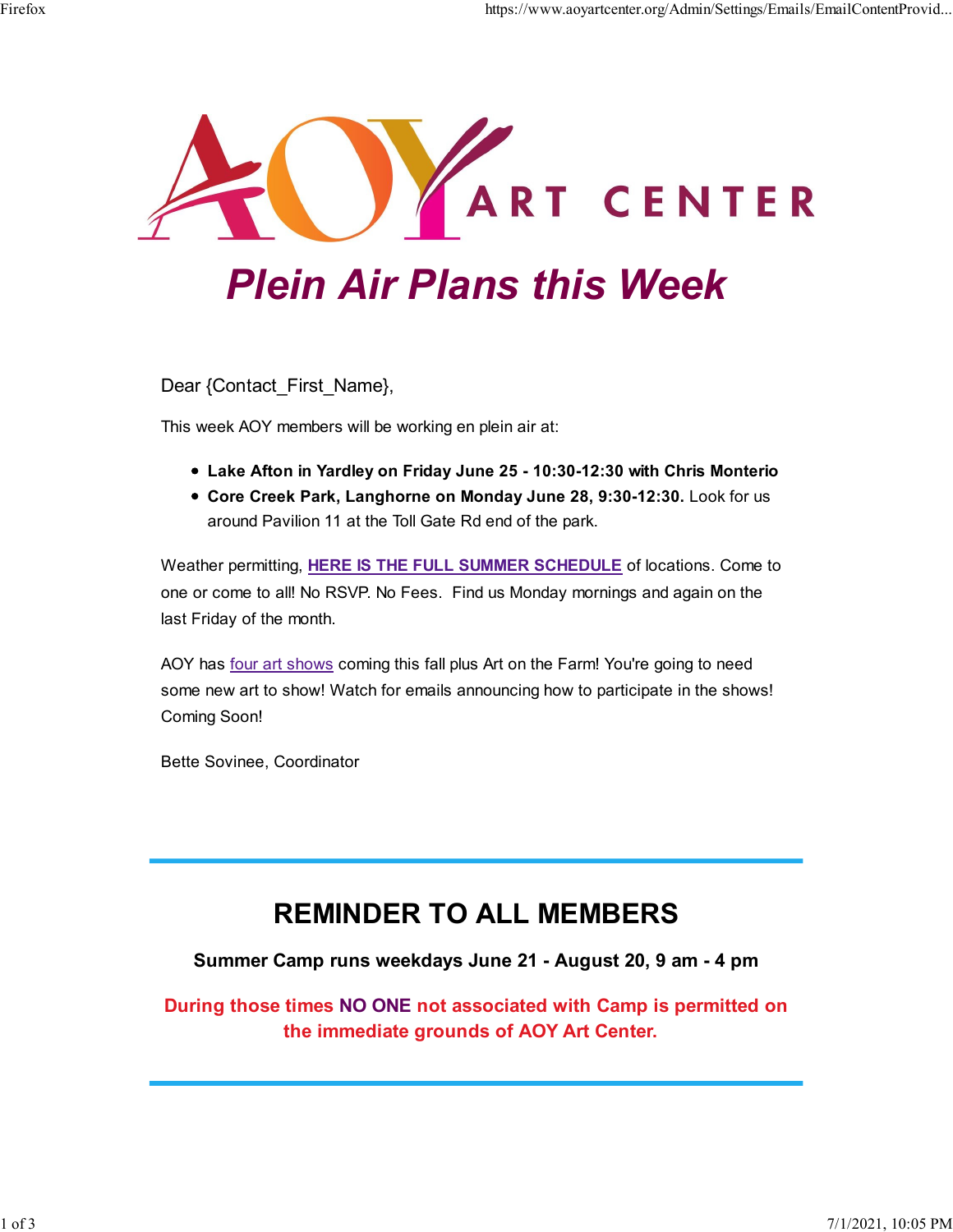

# Grow your Skills this Summer!

### Classes and Workshops

 $\blacksquare$  July 18 - August 28

### REGISTER TODAY

Adult Color Gym Workshop, Saturdays, July 24 & 31 only

Drawing Concepts 1, Saturdays 10am -12:30pm

Drawing Concepts 2, ONLINE, Tuesdays 10am-12pm

Drawing Beyond Pencil, Saturdays 9:30am-12pm

## Where's My Membership Card?

Welcome to the more than 30 New Members to AOY Art Center since April! Please be sure to update your profile and print out your membership card. Click on the **orange** head in the upper right, login (you may need to set a password if you have not already logged in), then select View Profile for all your options. You can download a pdf and print out your membership card.

Be sure to login when you go to the AOY website and it will automatically recognize you as a member for class registrations and other events.